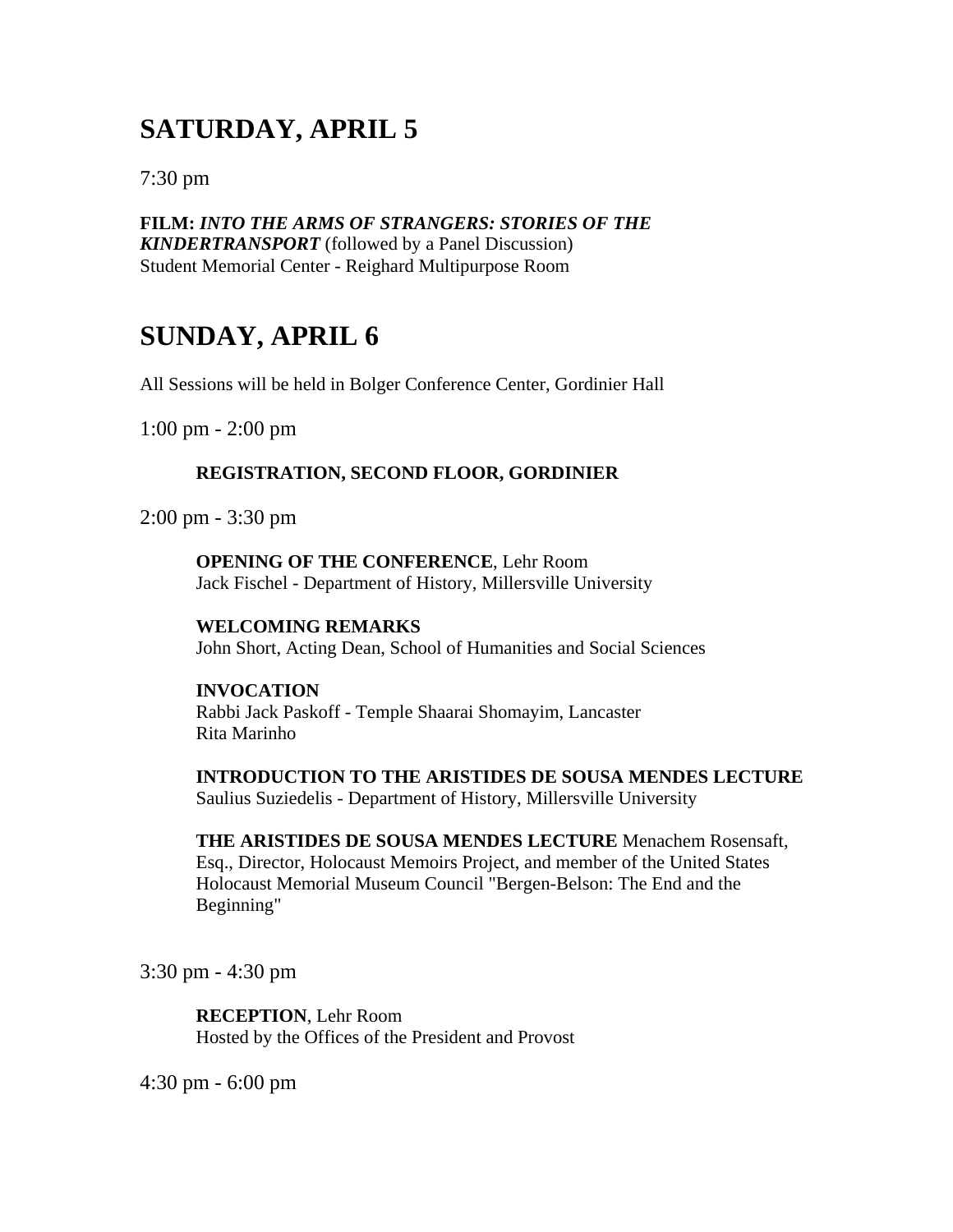#### **INTRODUCTION TO THE KOPPEL LECTURE**, Lehr Room

Robert Herzstein - Department of History, University of South Carolina

### **THE KOPPEL LECTURE**

"Jewish Children in Nazi Europe" Deborah Dwork-Rose Professor of Holocaust Studies, Clark University

### 6:30 pm - 8:00 pm

# **INTRODUCTION TO THE SCHOOL OF HUMANITIES AND SOCIAL SCIENCES LECTURE**, Lehr Room

Zev Garber - Chair, Jewish Studies Department, Los Angeles Valley College

### **THE SCHOOL OF HUMANITIES AND SOCIAL SCIENCES LECTURE**

"The Children of the Warsaw Ghetto" Michael Phayer - Department of History, Marquette University

# MONDAY, APRIL 7

# 8:00 am - 9:00 am **REGISTRATION, SECOND FLOOR, GORDINIER**

# 9:00 am - 10:30 am

**PLENARY SESSION**, Lehr Room

## **MIRIAM FISCHEL LECTURE**

Introduction of the Speaker Jonathon Friedman - Director of Holocaust Studies, West Chester University "Escape via Siberia: The Rescue of 600 Jewish Orphans" Dorit Bader Whiteman - Holocaust Survivor, author, *Escape via Siberia* and *The Uprooted*

10:45 am - 12:30 pm

Session #1 University Room

### **SURVIVOR MEMORIES OF THE HOLOCAUST**

"Why Me" Edith Velmans - author of *Edith's Story*

*"Believing in a Better World"* Nelly Toll - author of *Behinf the Secret Window: A Memoir of a Hidden Childhood During World War II*

"Impressions of a Hidden Child" Ruth Kapp Hartz - Subject of the biography *Your Nmae is Renee*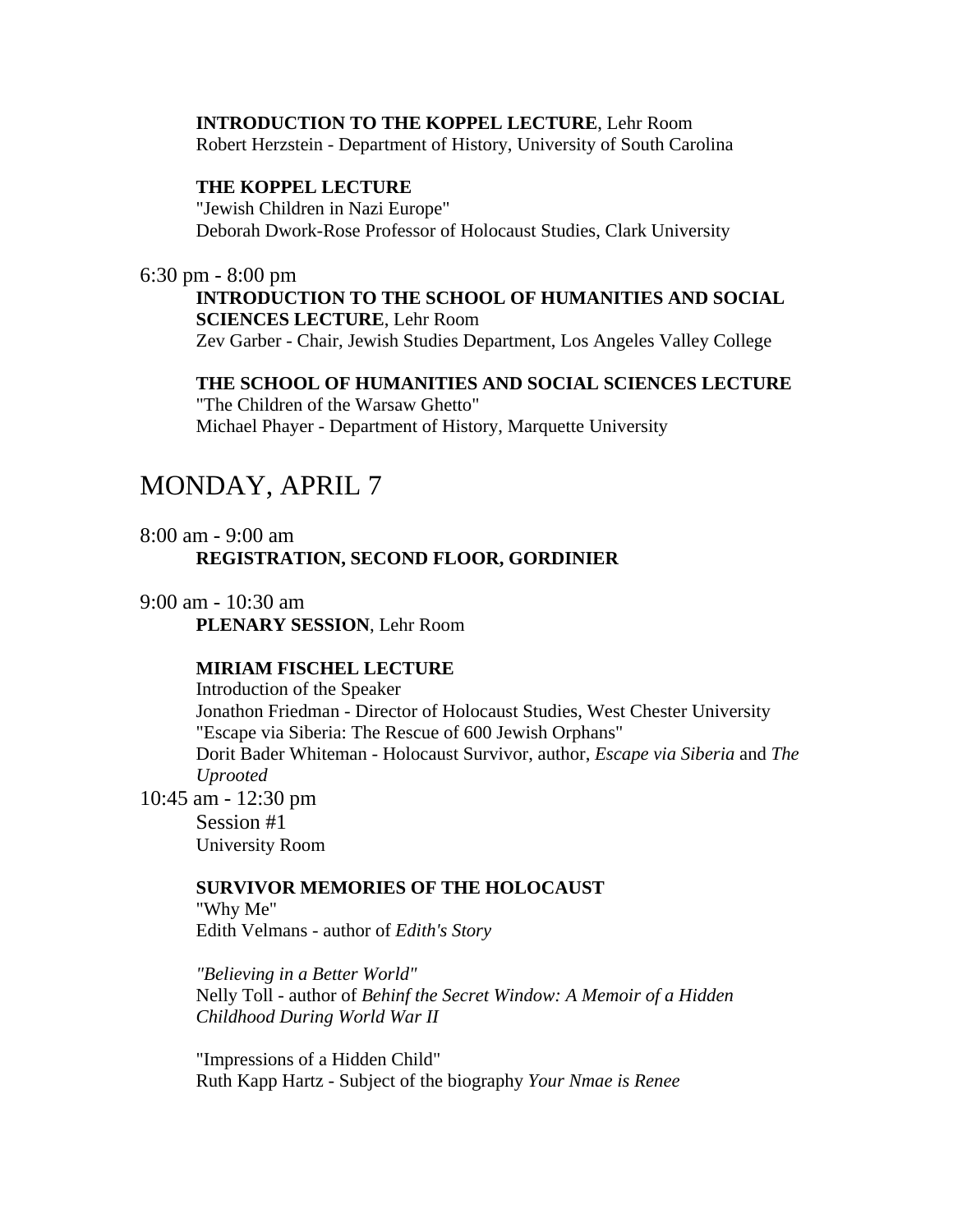"Three Accounts by Teenage Survivors of the Horrors of the Death Camps: A Comparative Analysis" Lauren Nussbaum - Professor Emerita, Foreign Languages and Literature, Portland State University

Moderator Sandra Hoffman, Elementary & Early Childhood Education Department, Millersville University

10:45 am - 12:30 pm

Session #2 University Room

### **COMPREHENDING THE HOLOCAUST**

"Passages Through Time: The Making of a Modern Day Holocaust Memoir" Daniel Asa Rose - author of *Hiding Places: A Father and His Sons Retrace Their Family's Escape from the Holocaust* "Into the Abyss: Memory and Trauma Among Survivors Who Experienced Sexual Abuse as Teenagers During the Holocaust" Jonathon Friedman - Director fo Holocaust Studies, West Chester University

"Kindertransport: Reflection 65 Years Later" Joseph Haberer - Director of the Jewish Studies Program, Purdue University

"Hidden Children" Esther Poznansky - The Holocaust Memoir Digest

Moderator Steven Rogers - Senior Research Historian, United States Department of Justice

# 12:30 pm - 1:30 pm **LUNCH BREAK**

1:30 pm - 3:00 pm

**PLENUM SESSION**, Lehr Room Introduction of the Speaker Phil Rosen - Consultant to Cherry Hill and Philadelphia Holocaust Museum

"Hidden Children: The Trauma of Survival" Alan Berger - Roaddock Eminent Scholar, Chair of Holocaust Studies, Florida Atlantic University

3:15 pm - 5:15 pm Session #3

Lehr Room